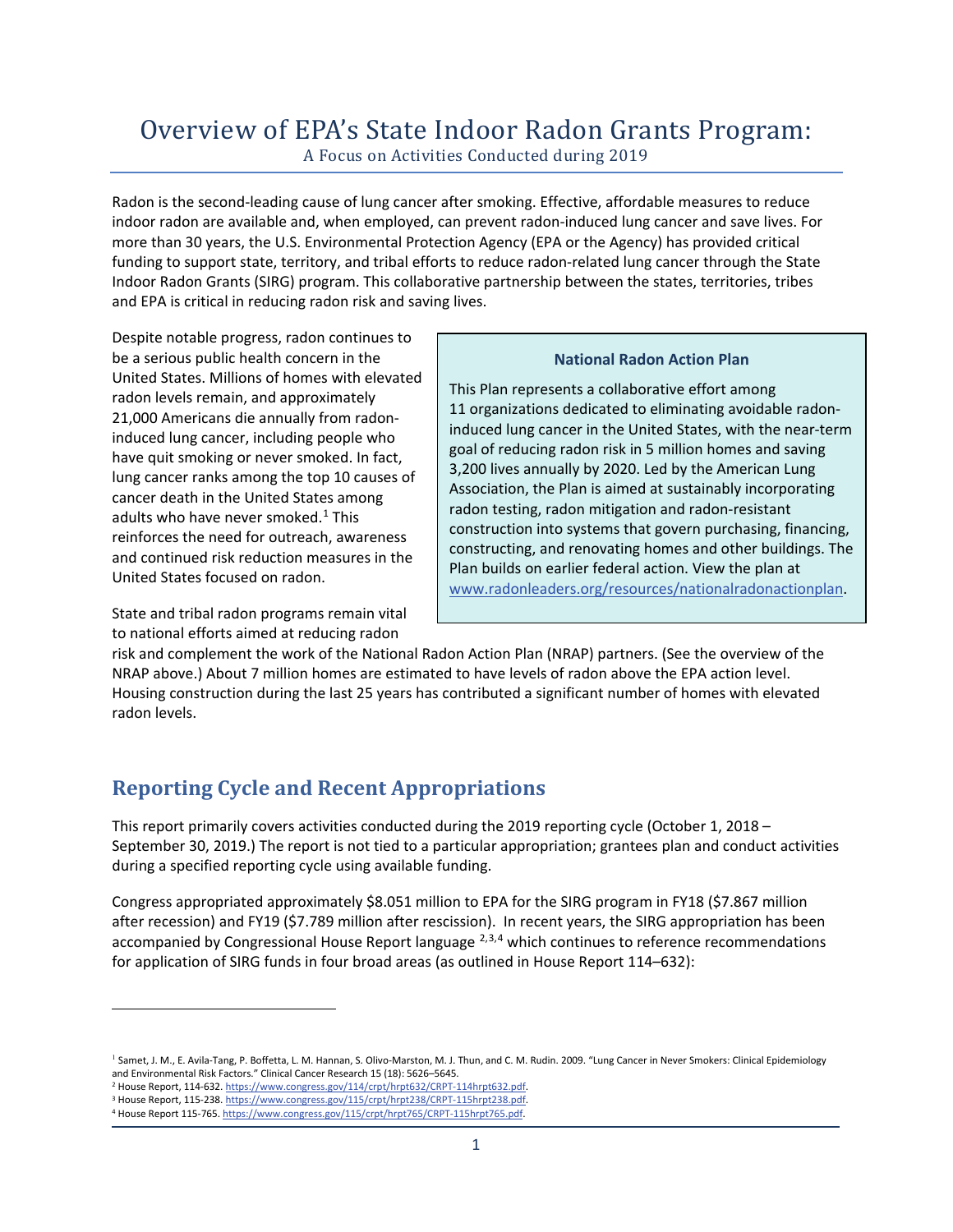- 1. Awareness, education and outreach to the medical community and inclusion of radon within state cancer control plans.
- 2. Promote radon awareness through real estate transactions.
- 3. Inform local school systems about radon exposure risks, provide testing and mitigation of schools, and promote awareness through child care providers.
- 4. Education and technical support related to industry best practices and standards and the adoption of radon-related guidelines in building codes.

# **EPA's Implementation of the SIRG Program**

The primary aim of EPA's radon program is to protect public health, including the health of families, by reducing the risk from radon exposure. EPA recommends that all homes be tested for radon; testing is the only way to know whether a home or building has high radon levels. The most impactful risk reduction strategies are those that directly result in expanded radon testing of existing homes, mitigation of high radon levels within those homes, and radon-resistant new construction. Some state radon programs have developed databases and systems for tracking residential radon testing, mitigation, and radon-resistant new construction home building data.

The House Report recommendations were considered in the context of the Indoor Radon Abatement Act's statutory priorities. For all grantees, additional consideration was given to work underway in current work plans, capabilities, state regulatory authority and capacity. Metrics outlined in the House Report align with EPA's implementation of the SIRG program and the goals of the NRAP, to eliminate avoidable radoninduced lung cancer in the United States.

# **Key Reporting Metrics**

In addition to standard programmatic reporting metrics, states and tribes reported this year on

## **International Residential Code (IRC) Update**

Every three years, the content of the IRC is updated through the consensus code development process. Current requirements for radon-resistant new construction appear in Appendix F: Radon Control Methods. Even though Appendix F is regarded as optional, many states, counties and municipalities across the country adopt the IRC, including Appendix F. In 2019, a radon testing requirement to verify radon systems are working properly was approved to be adopted into the IRC. Updating and advancing radon controls outlined in building codes, represents one of the most significant opportunities to strengthen public health protections for families across the United States.

work planned or already in progress in six activity areas aligned with EPA's radon-related strategic goals and in response to Congressional direction. Key reporting metrics include:

- 1. Promote awareness about radon exposure to the **medical community**.
- 2. Include radon in **state cancer control plans (CCPs)**.
- 3. Promote radon awareness through **real estate transactions.**
- 4. Test for and remediating radon in **schools** in high-risk radon areas.
- 5. Provide **continuing education (CE) and technical support**.
- 6. Include radon-reduction strategies in **state and local building codes (industry codes)**.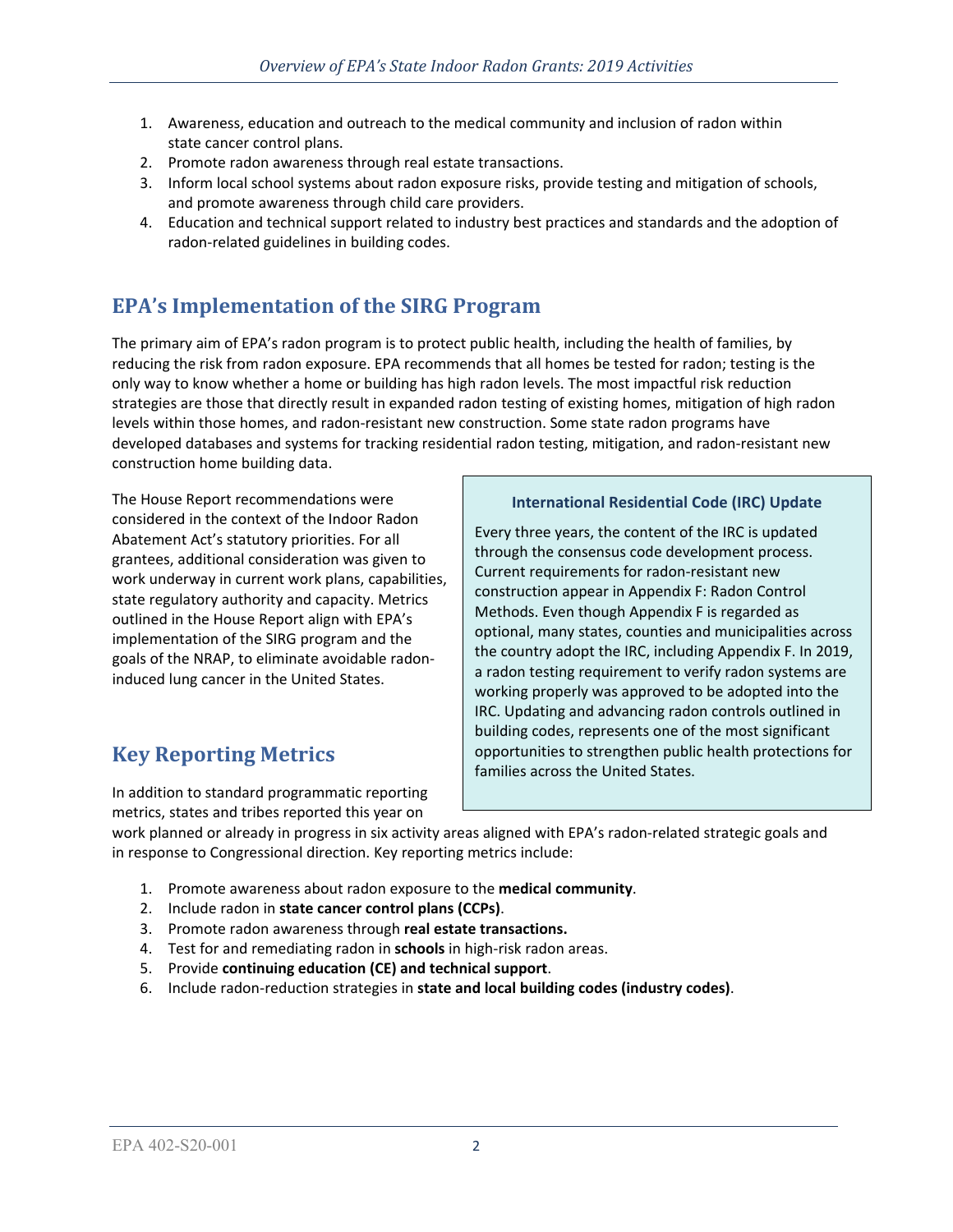# **Overall Findings**

State and tribal radon programs are making significant progress in implementing Congressional direction to the Agency with regard to use of SIRG funds. The SIRG program received 49 responses describing state and tribal efforts, representing a response rate of nearly 93 percent. EPA examined the planned and in-progress activities and coded them into three categories. If a state or tribe had achieved actions with high potential for risk reduction, the response was coded as "primary." Actions that seek to keep the public aware and informed about the risks of radon, but may not directly lead to risk reduction were coded as "secondary." If no plans had been made within a certain area, the response was coded as "not applicable." Building on work initiated or accomplished in previous years, EPA found that nearly every grantee was addressing at least one component of Congressional direction, and in many cases several components, through activities that represent "primary actions" and opportunities for risk reduction. **The summary of the states' and tribes' responses tells a powerful story of risk reduction using SIRG funds in alignment with Congressional direction.** 



**Map showing states, territories and tribes that received FY18 & FY19 SIRG funding.**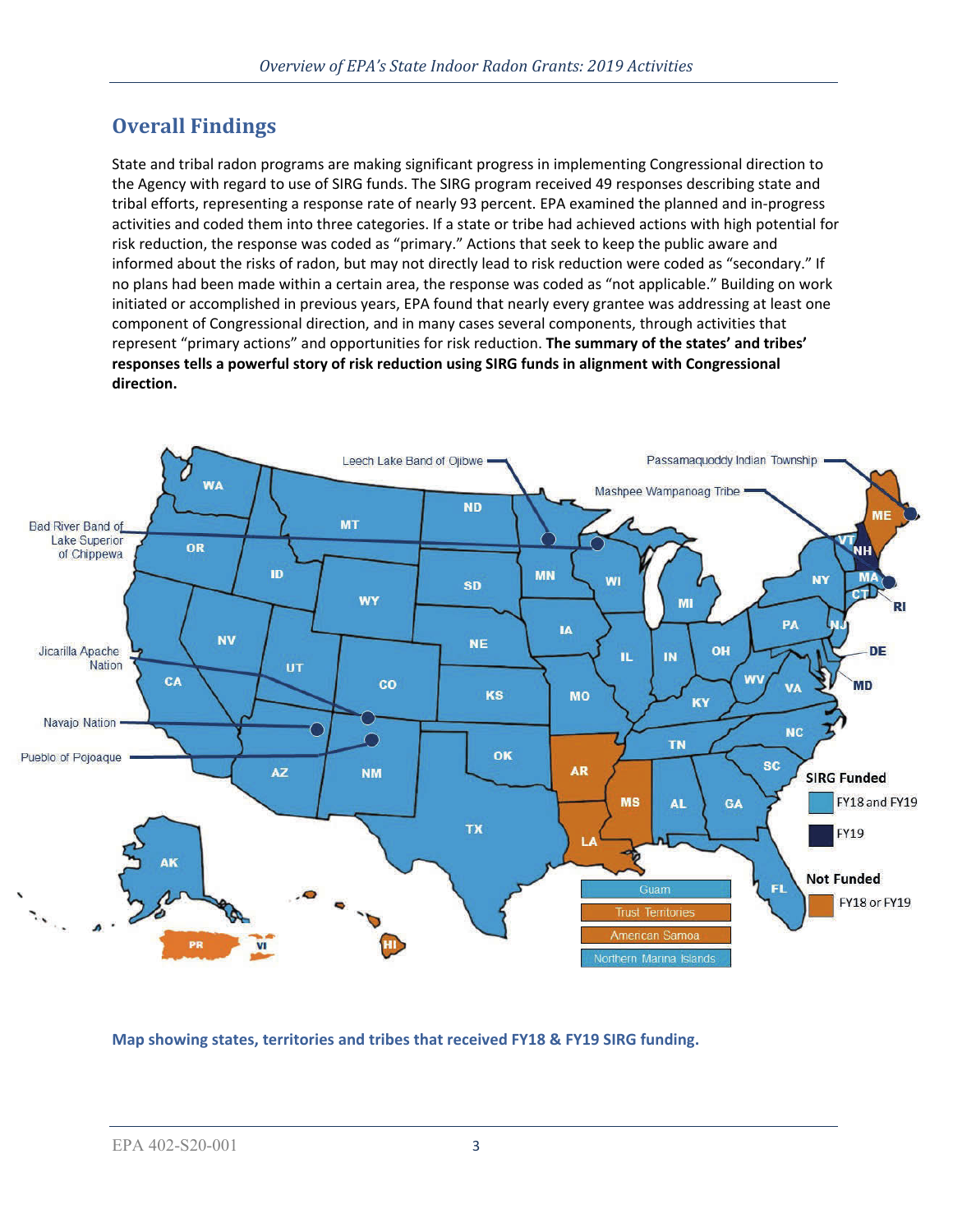## *Key Take-Aways*

- 46 of the 47 states (including the District of Columbia) and three of the six tribes expected to report for the 2019 reporting cycle submitted information on planned and conducted activities.
- The majority of grantees (65%, 32 out of 49) performed or continue to implement primary actions aimed at reducing radon exposure through code adoption and/or policy.
- Demonstrating a strong increase over the previous year, nearly 84% of grantees (41 out of 49) engaged in primary actions related to real estate transactions, including training real estate professionals, reporting total number of homes tested and/or mitigated and various other real estate related activities.
- Nearly all grantees (89%, 44 out of 49) are undertaking activities to address radon in schools. For some grantees this included developing proposed rules or implementing final regulations focused on radon testing and mitigation in schools and daycares. Many grantees reported increased testing in schools and outreach or training events for education professionals during this reporting cycle.
- Grantees continue to leverage opportunities to update cancer control plans, resulting in 85% (40 out of 47) of state cancer control plans addressing radon. Similar to the previous reporting cycle, nearly 62% (29 out of 47) of state cancer control plans include specific objectives and/or strategies aimed at reducing radon risk.





**State and Tribal Actions Within Activity Areas (n = 49)**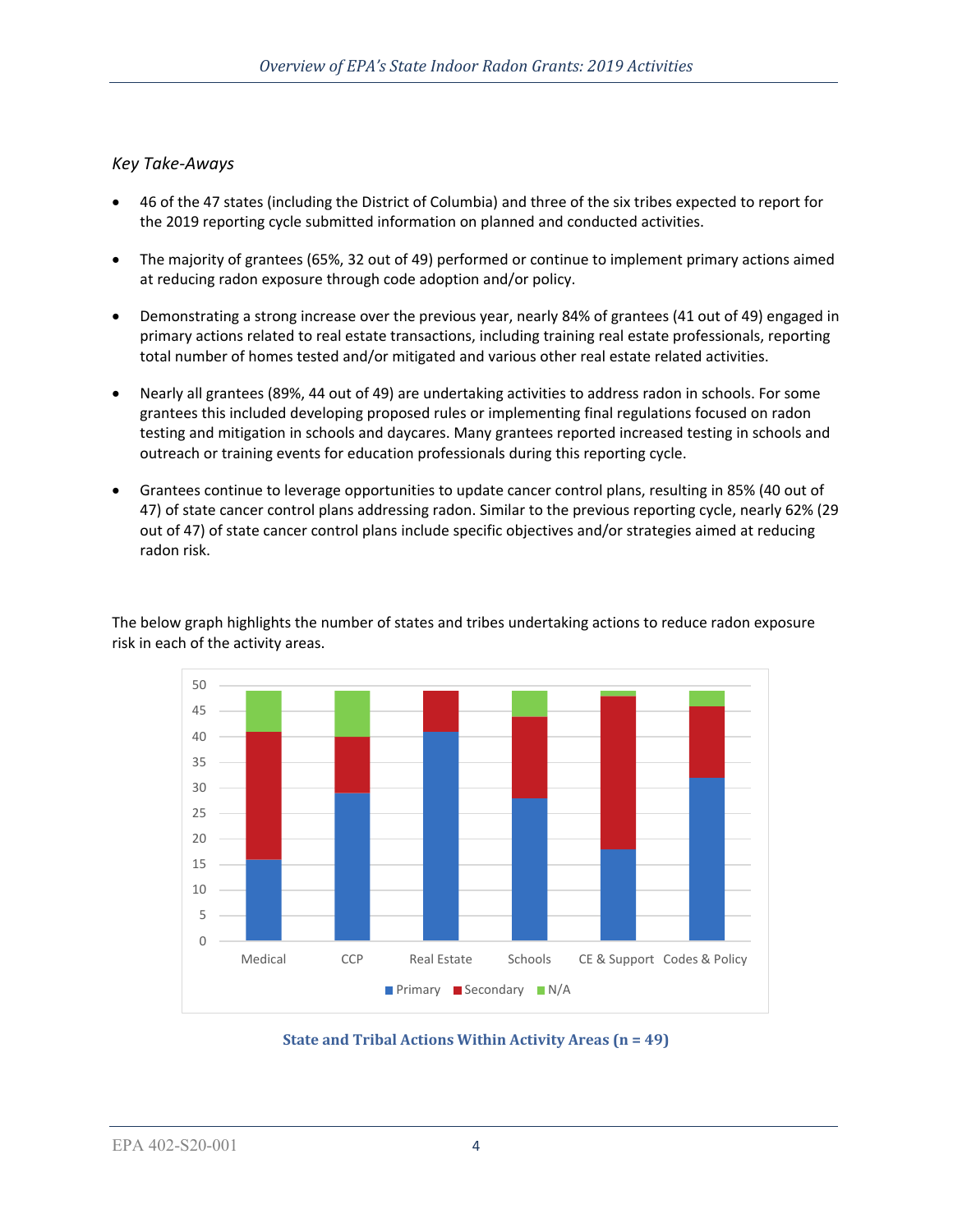# **Spotlight: Successful Approaches for Reducing Radon Risk**

This section showcases examples of activities funded at least in part by EPA's SIRG program that states and tribes are undertaking in alignment with Congressional direction.

## **Education and outreach to the medical community:**

- The **Illinois** Emergency Management Agency (IEMA) has focused on expanding work with the medical community. Recent initiatives include partnering with Southern Illinois University School of Medicine (SIU-SOM) to create several online Continuing Medical Education (CME) courses for medical professionals. The course currently has five modules, and SIU-SOM is developing additional modules presented by medical professionals. SIU-SOM also updated initial patient questionnaires used by the school's family practice clinics to include radon screening and education.
- The **Minnesota** Department of Health (MDH) partnered with the American Cancer Society and St. Luke's Regional Cancer Center and Hospital to implement a project to increase radon testing rates in Northeast Minnesota where testing is currently low. The project included coordinating three clinic events at St. Luke's where free radon test kits and a publication based on the Health Belief Model were distributed in the lobby of the hospital. MDH also used marketing through various social media channels and created a public service announcement which aired on local television channels in Northeast Minnesota to promote radon testing.
- The **Missouri** Radon program launched a campaign to distribute materials to oncologists and general practitioners across the state to help increase their knowledge of radon dangers in the home. By printing and sharing materials for physician's offices and waiting rooms, the state radon program hopes more citizens will become educated about radon risks and physicians will encourage patients to test their homes for radon.
- The **Idaho** Indoor Radon Project (IIRP) organized and facilitated the first meeting of a statewide Radon Collaboration Workgroup during this reporting cycle. The workgroup includes representatives from the American Cancer Society, the American Lung Association, the Idaho Division of Building Safety, Project Filter, the Idaho Comprehensive Cancer Control Program, real estate and home inspection professionals, and radon measurement and mitigation professionals. The IIRP discussed the health risks of radon exposure, prevalence in Idaho, and resources currently offered by the Program. Together this workgroup aims to increase radon testing and awareness across the state.

### **Inclusion of radon in state cancer control plans:**

- The **Utah** Cancer Control Program workgroup meets quarterly, and smaller teams work together to accomplish the activities and goals set in the state Cancer Control Plan. Utah identified radon as one of its top collaboration priorities in the state's Cancer Control Plan. There are several strategies specifically related to radon including, establishing a statewide surveillance program, educating residents about radon and increasing testing and subsequent mitigation of high radon levels.
- The **Alabama** Cancer Control Plan for 2016 2021 lists smoking, secondhand smoke, radon and asbestos as major risk factors for lung cancer. The plan specifically includes objectives and strategies aimed at increasing knowledge of radon cancer risk through public awareness campaigns and promoting radon testing in high-risk counties.
- The **Minnesota** Cancer Alliance Radon Workgroup completed a project to demonstrate the feasibility of identifying and mitigating homes of low-income residents, including cancer survivors. The pilot project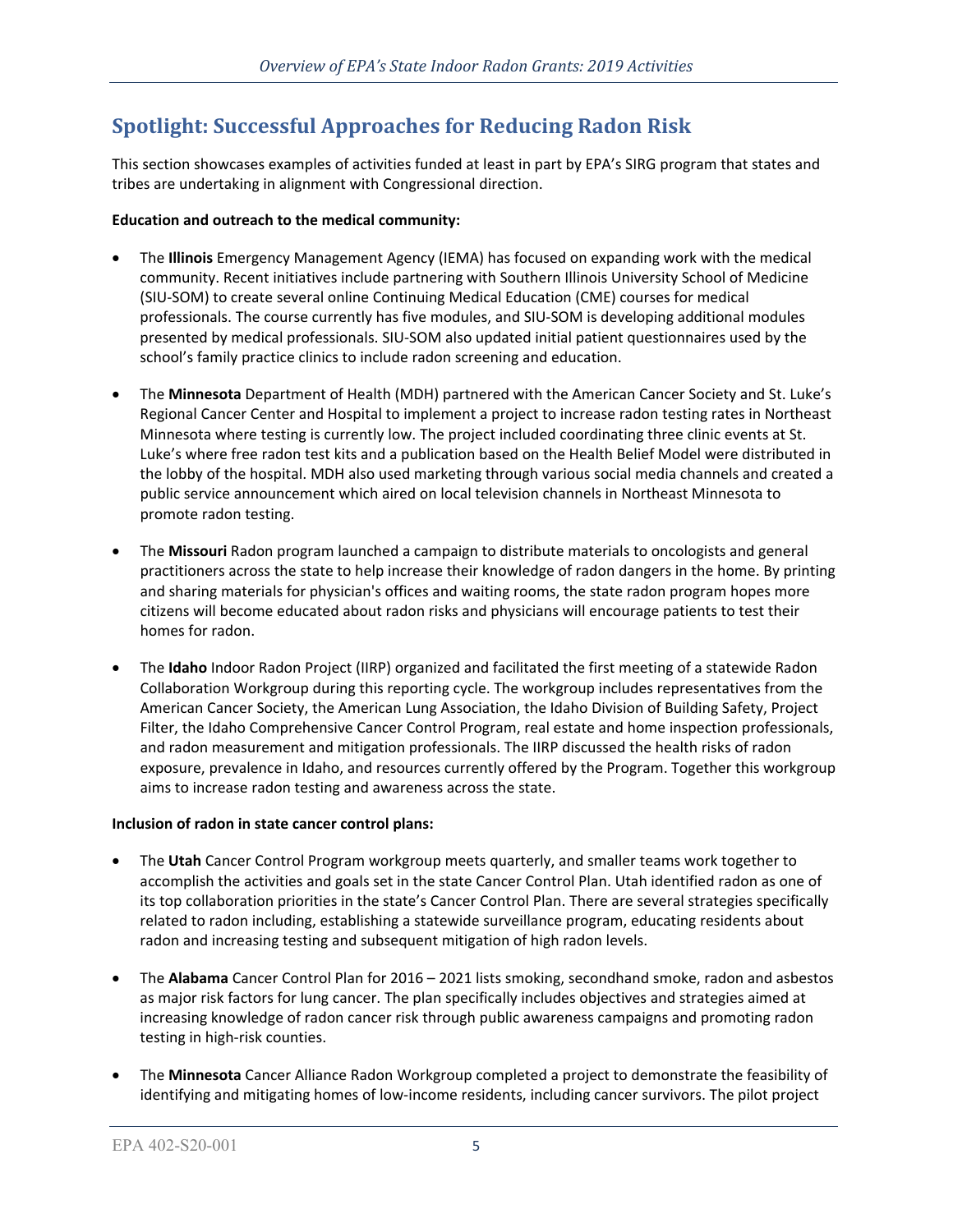used promotional materials to advertise free mitigation services to eligible applicants. A total of twentytwo applications were submitted, and eight mitigation systems were installed for low-income residents.

## **Testing and remediation of schools in high-risk radon areas:**

- Public schools in **Connecticut** are required to test for radon (according to Connecticut General Section 10-220) and testing must be conducted by qualified professionals. The Connecticut Department of Public Health Radon Program requires schools and measurement professionals to submit summary radon testing data, which is recorded in the state's surveillance system. The data was used to create a map of prevalence rates of elevated radon levels (at or above 4.0 pCi/L) in public school buildings by county.
- During the 2019 reporting cycle, **North Dakota** tested 30 schools for radon. According to state records, this is the biggest spike in annual schools testing since the 1990s. The North Dakota Department of Environmental Quality (NDDEQ) has already identified 45 additional schools to be tested in 2020, and NDDEQ is currently developing a training class for school maintenance personnel focused on radon risk reduction and mitigation techniques.
- In collaboration with the **Delaware** Office of Child Care Licensing (OCCL) radon testing requirements were included in the regulations governing child care licensure. According to the regulation: "A licensee shall ensure radon testing is performed once every five years between the months of October and March and within six months after any remodeling, renovations, or construction. If testing indicates a radon level over 4.0 pCi/l, a licensee shall ensure acceptable radon mitigation occurs or a long-term radon test indicates a level less than 4.0 pCi/l." The Delaware Division of Public Health Radon Program developed sampling guidance for child care facilities and testing professionals and serves as a technical resource for daycare testing.
- **Indiana** enacted Senate Bill 632, which took effect in July 2019, and requires the Indiana State Department of Health (ISDH) to provide education to schools on how to test for radon. In addition, the bill requires the state to update its Indoor Air Quality in Schools Best Practices Manual with a section dedicated to radon testing in schools. The Indiana State Department of Health held three workshops in October 2019 to discuss policies and requirements for radon testing in schools, and has additional workshops planned for 2020.
- The **Illinois** School Code recommends that all schools in the state be tested for radon at least once every five years. Schools are also required to report the status of their testing to the State Board of Education and the Board reports the status of testing once every two years to the legislature. In addition, the Illinois Child Care Act mandates that all Department of Children and Family Services licensed daycare and preschool facilities perform radon measurements in their facilities at least once every three years. During this reporting cycle, 96 schools and 10,507 daycares were tested for radon.
- One **Navajo Nation** Head Start Center was tested during this reporting cycle and testing indicated that radon levels were safe. In October 2019, the Radon Program trained Head Start personnel in preparation for Head Start Centers to test for radon across Navajo Nation in 2020.
- The **New Jersey** Department of Environmental Protection Radon Program (NJDEP) collaborated with the state's Department of Community Affairs and representatives from EPA to discuss proposed amendments to the Radon Hazard Subcode. The existing subcode incorporates minimum radon hazard protections into construction requirements for buildings intended for use as residential or educational buildings, but do not include adequate guidance for schools. The proposed amendments provide updated specifications for schools. In April 2019, the draft proposal was submitted to the Division of Codes and Standards and is currently awaiting review by the Code Advisory Board.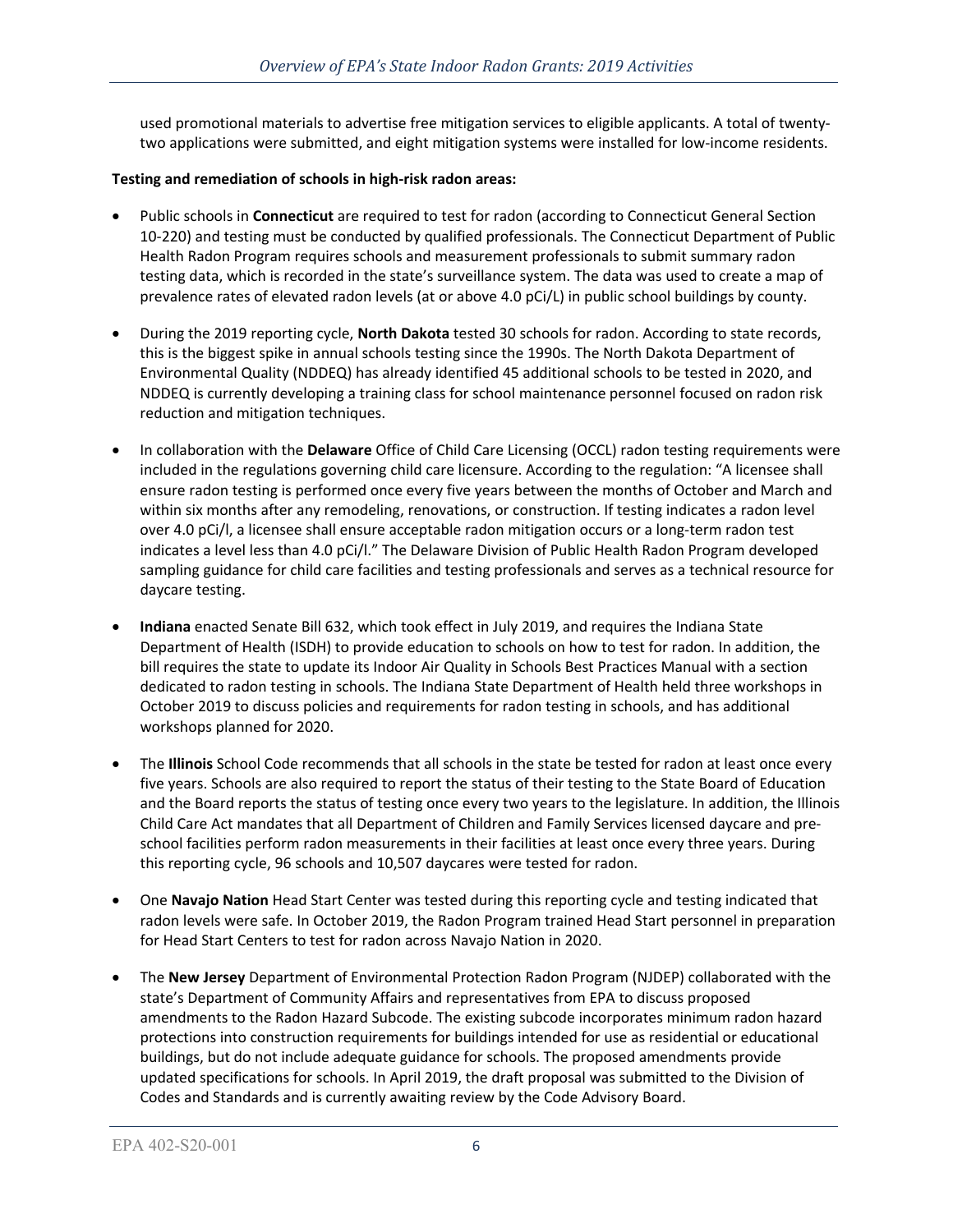• The **Vermont** Legislature introduced a school radon testing bill (H.138) during the 2019 – 2020 session. This bill proposes requirements for the Vermont Department of Health to perform radon measurements in schools, specifically, testing at least 40 schools each year until all schools have been tested. It also proposes to establish a School Radon Mitigation Study Committee designed to explore funding opportunities for radon mitigation in schools and develop a contingency plan for loss of federal funding.

## **Addressing radon in homes and real estate transactions:**

- Under **Oregon** statute (ORS 455.365), radon-resistant new construction (RRNC) is required in all public buildings (including schools) and residences built after April 1, 2013, in seven Oregon counties. Throughout 2019, the Oregon Radon Awareness Program focused on building partnerships and hosting training events with the Oregon Home Builders Association (OHBA). Building a partnership with OHBA allows the program to reach builders across the state with information about RRNC techniques that can reduce the lung cancer risk in homes.
- During this reporting cycle, the **Leech Lake Band of Ojibwe** tested 70 homes for radon and mitigated 11 Leech Lake Housing Authority units. The Tribe is working with builders to incorporate RRNC features into the new Tribal Homeless Shelter being built. Looking forward, the Leech Lake Tribal Nation plans to have 30 new tribal homes build with RRNC features.
- The **Nevada** Radon Education Program (NREP) educated more than 110 Realtors and developed two real estate continuing education classes entitled, "Radon: What Real Estate Professionals Need to Know" and "Radon and the Real Estate Professional" through the State of Nevada Real Estate Division. Nevada noted a nearly 25% increase in reported real estate testing over the previous year since offering these continuing education classes.
- The **Ohio** Radon Program continues to offer a free 2-hour continuing education course to real estate professionals. In collaboration with the state Department of Commerce the training course is updated on an annual basis.

### **Continuing education and technical support:**

- In 2018, The **Iowa** Department of Public Health Radon Program launched a new online licensing and data reporting portal and continues to build the database and its capabilities. Individuals and labs can apply for certification and renew certification(s) online. The portal allows measurement specialists to upload radon test results and mitigation specialists can report mitigation system installation information. Establishing a statewide tracking and data management system allows Iowa to develop critical radon datasets related to certified professionals, annual radon tests performed, and number of homes mitigated.
- The **New Mexico** Radon Program has partnered with the Pueblo tribes to assist them in establishing and/or maintaining tribal radon programs. The state has worked to support workshops, consultations and presentations for Pueblo tribal decision makers and providing radon testing assistance for tribal programs.

### **Adoption of radon-reduction strategies in building codes or state/tribal policy:**

• In **Kansas**, eight cities and two counties have adopted Appendix F of the International Residential Code and require new homes to be built using radon-resistant techniques. The Kansas Radon continues to promote the adoption of Appendix F and RRNC in local building codes through outreach and education opportunities offered to local jurisdictions. In September 2019, the Kansas Radon Program invited local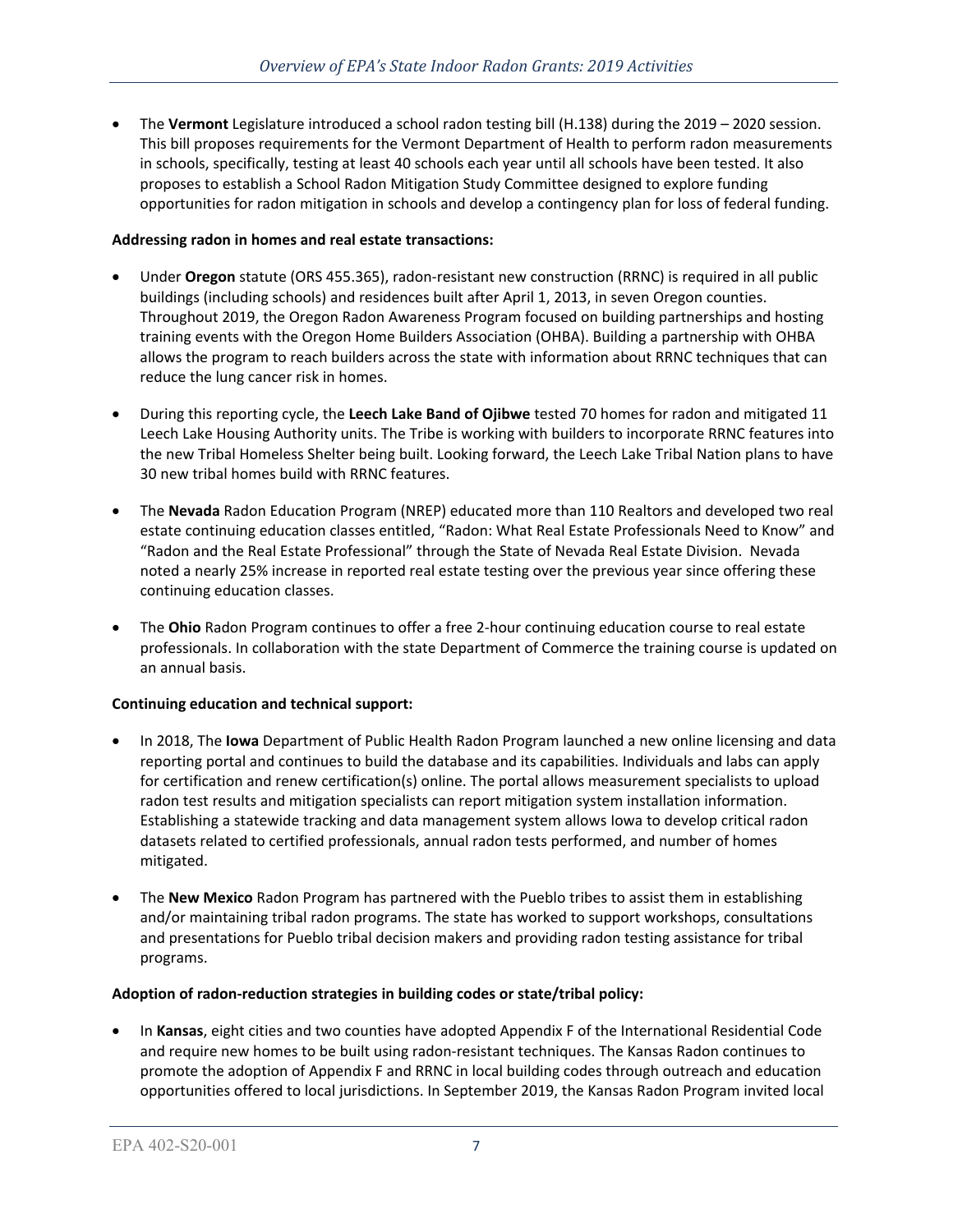building code officials, located in a city that has not pursued adoption of RRNC, to inspections of radon mitigation systems in order to educate code officials about radon resistant new construction and radon mitigation and gain support for adoption of RRNC building codes in that city.

- In **Colorado,** the state radon program is involved in ongoing education and outreach to city and county code officials to adopt RRNC requirements. Currently, 33 cities and 18 counties have adopted RRNC requirements.
- The **Pennsylvania** Radon Program is advocating for modifying the Department of Labor and Industry on the state's Uniform Construction Code. During the upcoming revision cycle, the Radon Program intends to submit comments requesting that the radon requirements included in Appendix F are moved to the body of the code.
- In **Florida**, RRNC standards are included as appendixes of the state building code. Currently, four counties and four cities have adopted codes for radon-resistant buildings.
- The **District of Columbia's** Department of Consumer & Regulatory Affairs (DCRA) published a second notice of proposed rulemaking in July 2019, to adopt Appendix F radon-resistant system requirements into the District's Construction Code Supplement.
- **Guam** introduced two bills related to radon in 2019. Bill 168 aims to protect children by requiring radon testing and mitigation in school and child care facilities and Bill 169 requires that information about radon, including testing results, be provided upon the sale of residential real property.

# **Additional State and Tribal Success Stories**

This section showcases other exceptional radon risk reduction activities that may not have been explicitly described in Congressional direction and/or in some cases draw on a different funding source.

- The **Utah** Department of Environmental Quality is working with the **Confederated Goshute Reservation** to test all 350 homes on their reservation. Two homes on the reservation with elevated radon levels were mitigated. The reservation has also requested HUD funding to train tribal members to mitigate and pay for supplies to install mitigation systems.
- The **North Carolina** Radon Program collaborated with Wake County Environmental Services and Rutgers University to provide training on testing and mitigating private wells for radon and other radionuclides.
- Following an earthquake in December 2018, the **Alaska** Radon Program, operated by the University of Alaska Fairbanks (UAF) Cooperative Extension Services, adopted an increased focus on providing practical public information on radon in response to natural disasters. After collaborating with the UAF to complete post-earthquake radon testing, the Alaska Division of Homeland Security and Emergency Management is working to codify recommendations for automatic radon re-testing as a part of an emergency disaster protocol in Alaska.
- The **Virginia** Department of Health Office of Radiological Health (VDH-ORH) partnered with two vendors to set up and maintain a website that allows Virginia residents to order up to two radon test kits for free, plus a small shipping fee. Test kits are shipped directly to homeowners. During this reporting cycle, over 5,600 test kits were shipped with a usage rate of over 40% within the first two months of receipt. The ordering process also includes a short survey which allows VDH-ORH to collect valuable information regarding general radon awareness and the effectiveness of different advertising campaigns.